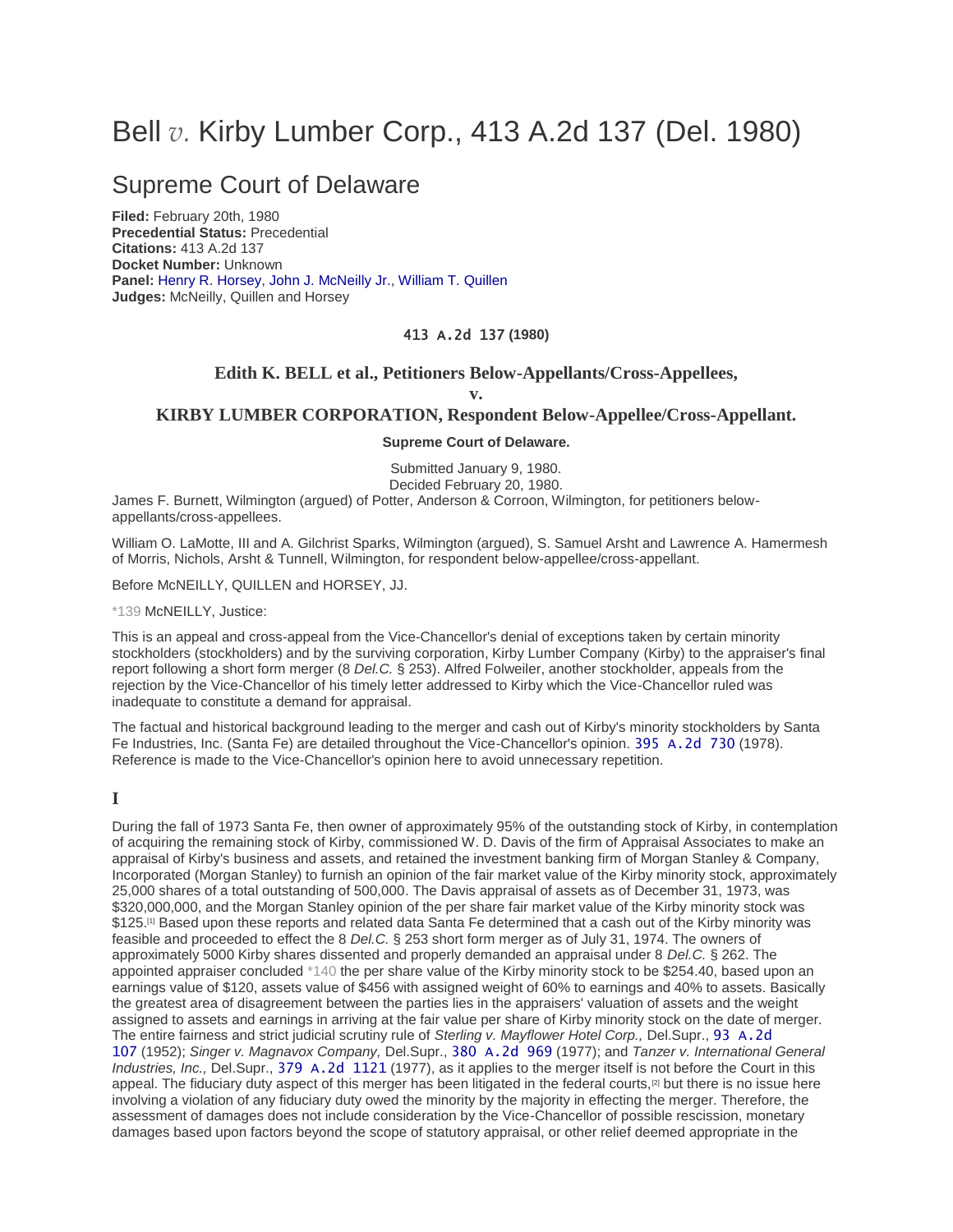discretion of the Court under *Singer.* Of primary consideration here is our inquiry into fair price within the context of entire fairness under the appraisal statute in assessing damages to be paid the minority as a result of their being cashed out. The stockholders contend that the entire fairness, close judicial scrutiny rule in this parent/subsidiary merger requires the Court to assess damages on the basis of a per share value of the stock as negotiated in a hypothetical third party arms length transaction in which the vast natural resource assets of Kirby would control. Kirby on the other hand would have earnings control on the traditional appraisal going concern basis, contending that the value of the shares depends upon the success of Kirby's manufacturing and marketing of lumber, plywood and other wood products for which the timber acreage provides a sustained yield.

# **II**

The stockholders' first argument is that because Santa Fe controlled the decision to cash out the minority stockholders of Kirby, the Vice-Chancellor erred by permitting appraisal under the short form merger statute to be used by the parent company as an instrument to avoid its fiduciary duty of entire fairness to the stockholders under *Sterling v. Mayflower Corp.,* supra; *Singer v. Magnavox Company,* supra; and *Tanzer v. International General Industries, Inc.,* supra. Kirby does not contest the applicability of the fiduciary duty of entire fairness by the parent to the minority, but does contend that to follow a standard of damages based upon an amount *all* shareholders would have received in a third party sale negotiated at arms length, is an unwarranted expansion of the appraisal remedy. Kirby claims this calls for an aliquot valuation of shares based upon a sale or liquidation rather than upon a determination of stock value in a going concern which is the traditional standard established by *Tri-Continental Corp. v. Battye,* Del.Supr., 74 [A.2d](https://www.courtlistener.com/opinion/1491531/tri-continental-corporation-v-battye/) 71 (1950) and its progeny.

Santa Fe, as the holder of 95% of Kirby's outstanding stock, had the power to do with Kirby whatever it chose. Based upon the Davis appraisal of assets it could have liquidated Kirby and realized approximately \$670 per share for each stockholder. It could have negotiated a merger with an unrelated corporation; or it could have permitted the minority to continue in the corporation for better or for worse. Instead Santa Fe chose to cash out the minority because the price of the minority stock was as low as Santa Fe management could anticipate under existing market conditions. The stockholders claim this to be a forced sale at a distress price, at a time immediately following a period of rapid increase in the value of Kirby's assets, and prior to the time of a period of contemplated "phenomenal" growth. This argument is appealing from the stockholder's viewpoint because the majority engineered the transaction at \*141 a time when it appeared to Santa Fe management that it was unlikely that the price of the Kirby minority shares would ever be less than it was at that time. The stockholders were effectively locked in. Aside from a tender offer for \$65 per share and isolated transactions in the area of \$85-95 the Kirby stock had no market but paid \$3 per share dividends. In such a situation there is substantial likelihood that the take-out transaction may result in a low value appraisal. See Jonathan H. Holman, *1978 Ann. Survey of American Law,* 279, 296 (1978); Brudney & Chirelstein, *Fair Shares In Corporate Mergers and Takeovers,* 88 Harv.L.Rev. 297, 304 (1974).

The stockholders argue also that the application of the arms length standard urged by them would not result in a wholesale change in the mechanics of arriving at value by appraisal but could be accomplished by a reevaluation of weighting the traditional value factors, assigning controlling weight to asset value and negligible weight to earnings. The stockholders suggest in this case 90% to assets and 10% to earnings, something only slightly less than full liquidation. Kirby would weigh earnings over assets.

In *Tri-Continental Corp. v. Battye,* supra, this Court said:

"Section 61 of the General Corporation Law Code 1935, § 2093, provides that upon the merger of a corporation, stockholders who object to the merger and who fulfill the statutory requirements to register their objection shall be paid the value of their stock on the date of the merger, exclusive of any element of value arising from the expectation or accomplishment of the merger."

\* \* \* \* \* \*

"The basic concept of value under the appraisal statute is that the stockholder is entitled to be paid for that which has been taken from him, viz., his proportionate interest in a going concern. By value of the stockholder's proportionate interest in the corporate enterprise is meant the true or intrinsic value of his stock which has been taken by the merger. In determining what figure represents this true or intrinsic value, the appraiser and the courts must take into consideration all factors and elements which reasonably might enter into the fixing of value. Thus, market value, asset value, dividends, earning prospects, the nature of the enterprise and any other facts which were known or which could be ascertained as of the date of merger and which throw any light on future prospects of the merged corporation are not only pertinent to an inquiry as to the value of the dissenting stockholders' interest, but must be considered by the agency fixing the value.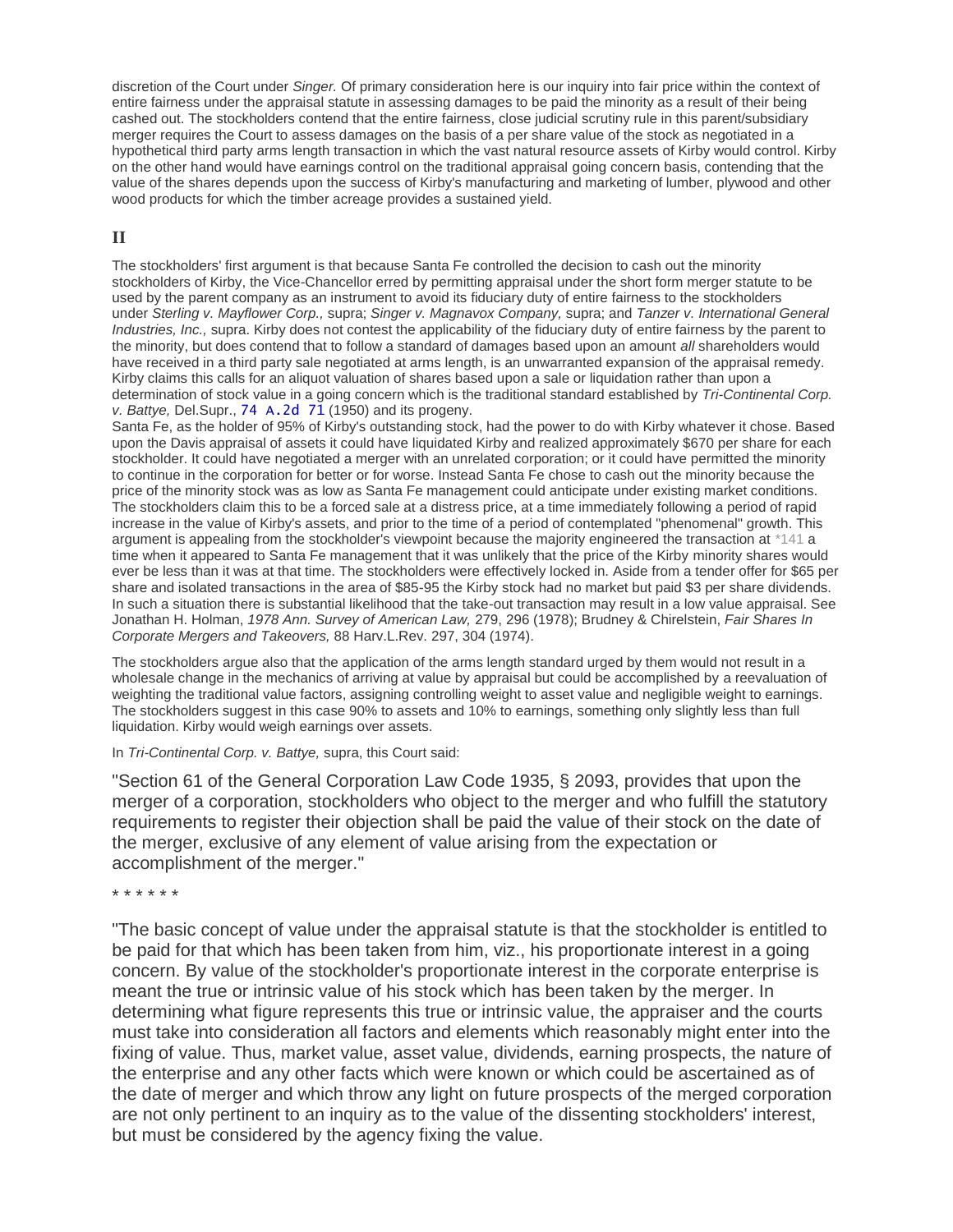The rule as stated requires that certain obvious conclusions be drawn. Thus, since intrinsic or true value is to be ascertained, the problem will not be settled by the acceptance as the sole measure of only one element entering into value without considering other elements. For example, as was specifically held in *Chicago Corporation v. Munds,* [20 Del. Ch. 142, 172 A. 452] supra, market value may not be taken as the sole measure of the value of the stock. So, also, since value is to be fixed on a going-concern basis, the liquidating value of the stock may not be accepted as the sole measure."

\* \* \* \* \* \*

"A great deal of argument in this cause has turned around the phrase `net asset value' which is simply a mathematical figure representing the total value of the assets of General less the prior claims. The net asset value of the common stock of General could be determined as of any date by computing the total market value of the securities in the portfolio, adding to that sum the cash in the company's possession, deducting the total of the outstanding liabilities, debentures and preferred stock, and dividing the final result by the number of common shares outstanding.

However, since the value of dissenting stock is to be fixed on a going-concern basis, the taking of the net asset value as the appraisal value of the stock obviously \*142 is precluded by the rule. This is so because, primarily, net asset value is a theoretical liquidating value to which the share would be entitled upon the company going out of business. Its very nature indicates that it is not the value of stock in going concern."

# 74 A.2d at 72-74.

In *Application of Delaware Racing Association,* Del.Supr., 213 [A.2d](https://www.courtlistener.com/opinion/1923346/application-of-delaware-racing-association/) 203, 207-208 (1965) this Court said: "In substance, the rule as to scope of review is as it has always been, that it is our duty to review the evidence to test the propriety of the findings below. When the evidence consists primarily of depositions, documents, or the report of a master or appraiser, we may make our own conclusions, if the requirement of doing justice requires it and if the findings below are clearly wrong. Furthermore, when we are concerned with findings arising from deductions, processes of reasoning, or logical inferences, it is our duty to review them and, if the requirement of doing justice requires it and if the findings below are clearly wrong, then to draw our own inferences and reach our own conclusions. This is not to say, however, that we may ignore the findings below. On the contrary, when they are supported by the record and are the product of an orderly and logical deductive process, we, in the exercise of judicial restraint, accept them, even though independently we might have reached opposite conclusions. This, we think, is the rule this Court has followed in the past, and it is the rule it will continue to follow for the future."

#### \* \* \* \* \* \*

"The argument of the stockholders that the fact that they are being forced out of a going concern and being paid off in cash should lead to a measure of value which would give them that which they would have received in the event of dissolution, while perhaps superficially appealing, is more properly addressed to the General Assembly which enacted the law as we have found it."

Applying the rules laid down by these authorities, the Vice-Chancellor rejected the stockholders' arms length standard because it "presupposes an acquisition value based upon the very fact that the company will not continue in business on the same basis that existed immediately prior to the merger. It introduces another element, namely the *value* another would place upon it as a price for merger as opposed to the corporation's independent value as a going concern."

We find nothing in the record to persuade us that the Vice-Chancellor erroneously exercised his judgment in rejecting the stockholders' arms length standard in favor of the traditional going concern standard under established Delaware law.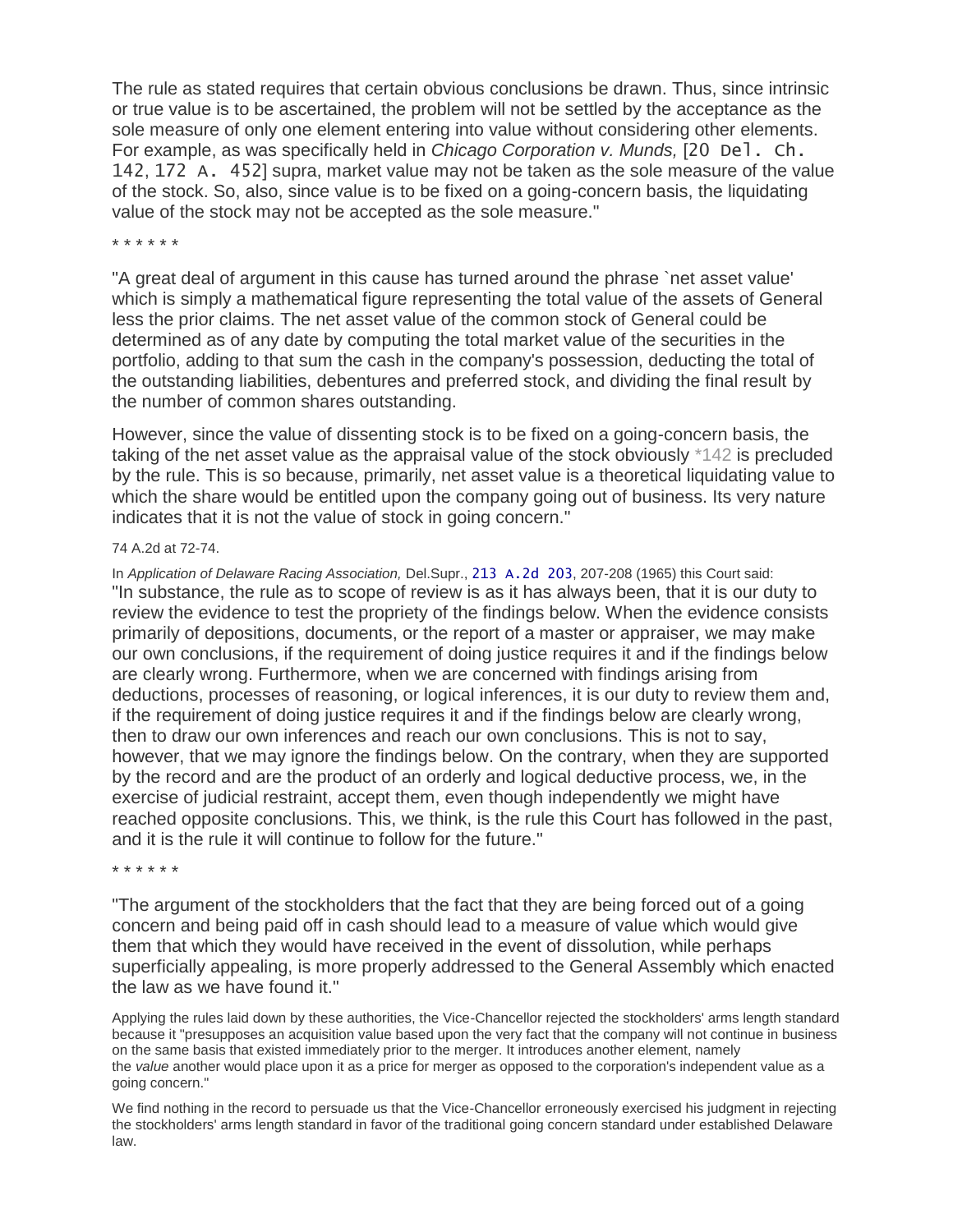#### **III**

The stockholders' second argument is that natural resource companies like Kirby cannot be, and are not valued properly by following traditional standards. They contend that natural resource companies must be appraised on the basis of the value inherent in the corporation's assets. On the other hand, Kirby argues that the Vice-Chancellor erred in accepting the weight assigned to assets by the Appraiser. Kirby contends that this Court should substitute a weighting scheme which gives controlling weight to earnings adjusted for the lack of a market for Kirby stock.

The Court of Chancery has weighted assets value from zero in *Gibbons v. Schenley Industries, Inc.,* Del.Ch., [339](https://www.courtlistener.com/opinion/1893592/gibbons-v-schenley-industries-inc/) [A.2d](https://www.courtlistener.com/opinion/1893592/gibbons-v-schenley-industries-inc/) 460 (1975), to 100%; *In re Creole Petroleum Corp.,* Del.Ch., C.A.No. 4860 (Jan. 11, 1978). In *Swanton v. State Guaranty Corp.,* Del. Ch., 215 [A.2d](https://www.courtlistener.com/opinion/2093741/swanton-v-state-guaranty-corporation/) 242 (1965) the Chancellor weighted assets at 60%, in *Levin v. Midland-Ross Corp.,* 194 [A.2d](https://www.courtlistener.com/opinion/2319899/levin-v-midland-ross-corporation/) 50 (1963) and *In re General Realty & Utilities Corp.,* Del.Ch., 52 A.2d 6 (1947) at 50%, 40% in *Sporborg v. City Specialty Stores,* Del.Ch., 123 [A.2d](https://www.courtlistener.com/opinion/1968508/sporborg-v-city-specialty-stores/) 121 (1956) and *Adams v. R. C. Williams & Co.,* Del.Ch., C.A.Nos. 978, 993, (Feb. 21, 1961), 25% in *In re Olivetti Underwood Corp.,* Del.Ch., 246 [A.2d](https://www.courtlistener.com/opinion/1514709/in-re-olivetti-underwood-corporation/) [800](https://www.courtlistener.com/opinion/1514709/in-re-olivetti-underwood-corporation/) (1968), and 20% in \*143 *Felder v. Anderson, Clayton & Co.,* Del.Ch., 159 [A.2d](https://www.courtlistener.com/opinion/1950338/felder-v-anderson-clayton-co/) 278 (1960) and *Heller v. Munsingwear, Inc.,* Del.Ch., 98 [A.2d](https://www.courtlistener.com/opinion/2315601/heller-v-munsingwear-inc/) 774 (1953).

This Court also affirmed 12½% in *Universal City Studios, Inc. v. Francis I. duPont & Co.,* Del.Supr., 334 [A.2d](https://www.courtlistener.com/opinion/2195943/universal-city-studios-inc-v-francis-i-dupont-co/) [216](https://www.courtlistener.com/opinion/2195943/universal-city-studios-inc-v-francis-i-dupont-co/) (1975). It is thus apparent that no rule of thumb is applicable to weighting; rather, the rule becomes one of entire fairness and sound reasoning in the application of traditional standard and settled Delaware law to the particular facts of each case.

Asset value represents a judgment as to the fair market value of the assets based upon the price that would be agreed upon by a willing seller and a willing buyer under no compulsion to sell or buy, but the weighting of those assets with other available factors is left to the Court. *Poole v. N. V. Deli Maatschappij,* Del.Supr., 243 [A.2d](https://www.courtlistener.com/opinion/1993791/poole-v-nv-deli-maatschappij/) [67](https://www.courtlistener.com/opinion/1993791/poole-v-nv-deli-maatschappij/) (1968). As a result, appraisals involving different corporate structures have resulted in different weighting of factors for varying reasons.

In *Sporborg v. City Specialty Stores,* supra, involving an appraisal of minority shares of Oppenheim Collins & Co., Inc., an old well established business, dealing primarily in ladies' apparel, the Chancellor said:

"Since the appraiser gave independent weight to `market' and `sales' values and since I have ruled that such should not have been done, it will serve little purpose to discuss the various weightings employed by the appraiser.

We have here only two elements of value which in my opinion are entitled to independent weight —asset value (\$42.35) and earnings value (\$13).

Normally much greater weight is accorded the earnings value element for obvious reasons. However, I believe the asset value element must be given somewhat greater weight here because, for some time, Opcol was using more than an average amount of its assets to expand and improve its business activities and much of this was not yet reflected in earnings. Also the degree of the disparity between conceded asset value and earnings value is some further tentative proof that the earnings figure is low. My conclusion is supported in part by a comparison with similar businesses.

I therefore conclude that because of the special circumstances here present the asset value should be weighted at 40% and earnings at 60%. This results in a per share appraisal value of \$24.74." 123 A.2d at 127.

#### In *Sterling v. Mayflower Hotel Corp.,* supra, this Court said:

"As we have already held, net asset value is one of the factors to be considered in determining the fairness of a plan of merger. But the requirement that consideration be given to all relevant factors entering into the determination of value does not mean that any one factor is in every case important or that it must be given a definite weight in the evaluation. The relative importance of several tests of value depends on the circumstances. Thus, in some cases net asset value may be quite important. But in the case at bar it is of much less importance than the factors analysed in the... [investment banker's] report. We are dealing here with corporations engaged in the hotel business, whose capital is invested largely in fixed assets. The shares of such corporations are worth, from the viewpoint of an investor, what they can earn and pay. A comparison of net asset values may have some weight, but it is of much less importance than demonstrated capacity of the corporation to earn money and pay dividends. In *Allied Chemical & Dye Corp. v. Steel and Tube Co. of*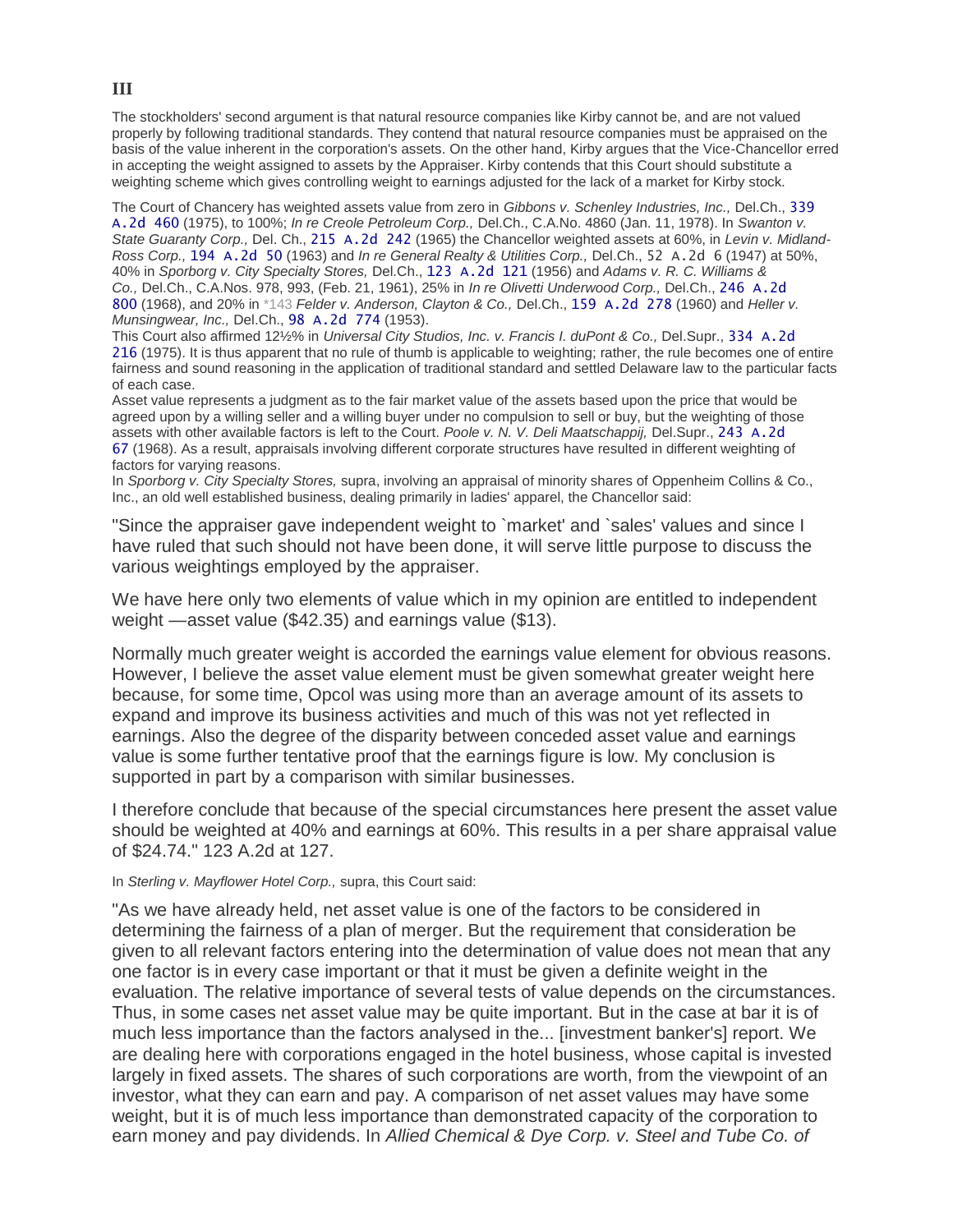*America,* 14 Del. Ch. 64, 122 A. 142, Chancellor Wolcott, dealing with the relative importance of replacement costs and earning power as standards of value in connection with industrial property, expressed the view that earning power is by far the more important." 93 A.2d at 115-116 (citations omitted).

The Vice-Chancellor said in *Gibbons v. Schenley Industries, Inc.,* supra, with its \*144 principal business being the distilling, importing and sale of spiritous beverages:

"[T]he investing and trading public, in reaching a judgment as to the value of corporate shares, gives consideration to corporate assets only insofar as they disclose a capability of generating earnings, a judgment exercised here, and I am satisfied that there is no possible means of arriving at an approximation of the value of Schenley's assets as generators of earnings as of the time here in issue when Schenley had an overvalued inventory, containing a number of unpopular brands, and most of its twenty-nine distilleries and related plants were closed down. Accordingly, an appraisal of its assets as of such time would not, in my opinion, have served as a basis for reliance by a would-be investor in Schenley stock as of the time immediately prior to the merger here in issue, and will be given no weight here."

"As stated in Graham, Dodd, Cottle & Tatham, Securities Analysis at p. 217:

`There is good reason for not taking the asset-value factor seriously. The average market price of a common stock over the years depends chiefly on the earnings power and the dividend payments. These, in turn, usually do not bear any close or reasonably consistent relation to the asset value. (While such relation may possibly be traced for corporations as a whole, the range in the case of individual companies is virtually unlimited). Investors and speculators have found that the asset value is typically no guide at all to earning-power value or average market price. Hence they have gradually come to give the asset-value factor practically no weight.'" 339 A.2d at 473.

The stockholders contend that historically Kirby has been engaged in the production of low margin wood products but recently has made significant changes in its production and marketing strategies which will not be reflected in earnings until the new Bon Weir plywood plant and new particle-board plant are in operation. They contend that since the traditional approach eschews the use of projected earnings value in appraising assets, it thus becomes appropriate to give greater than usual weight to asset value. The stockholders also contend that as in the cases of *In re General Realty & Utilities Corp.,* supra, and *Swanton v. State Guaranty Corp.,* supra, the thing making Kirby unique is its vast timberland, not its management or its manufacturing facilities. They rely upon the growth rate of the Kirby forest, rapid appreciation in value and saleability. In *Swanton* the Chancellor said:

"Where a company follows an investment policy which looks to appreciation of capital rather than generation of ordinary income, should the value resulting from such policy be specially considered in arriving at appraised value, and if so, where? The capital appreciation investment policy of Guaranty, presumably motivated in part by tax considerations, suggests that placing undue weight in this appraisal proceeding on the normally important earnings factor would give a false picture of the intrinsic value of Guaranty's stock. The same would be true if dividends were emphasized. Also, to the extent the `market' apparently valued this stock on the basis of earnings and dividends, it clearly did not give full recognition to its going concern value. This may be in part because the full facts concerning value were apparently not a matter of public knowledge generally.

I therefore conclude that where, as here, the record solidly supports a prediction of further appreciation, it is entitled to significant consideration. Thus, such appreciation potential must be considered either under the earnings or the asset classification."

\* \* \* \* \* \*

"To repeat, this is not the ordinary business corporation whose value must arise in large measure from its ordinary earnings potential. Here the capital appreciation policy has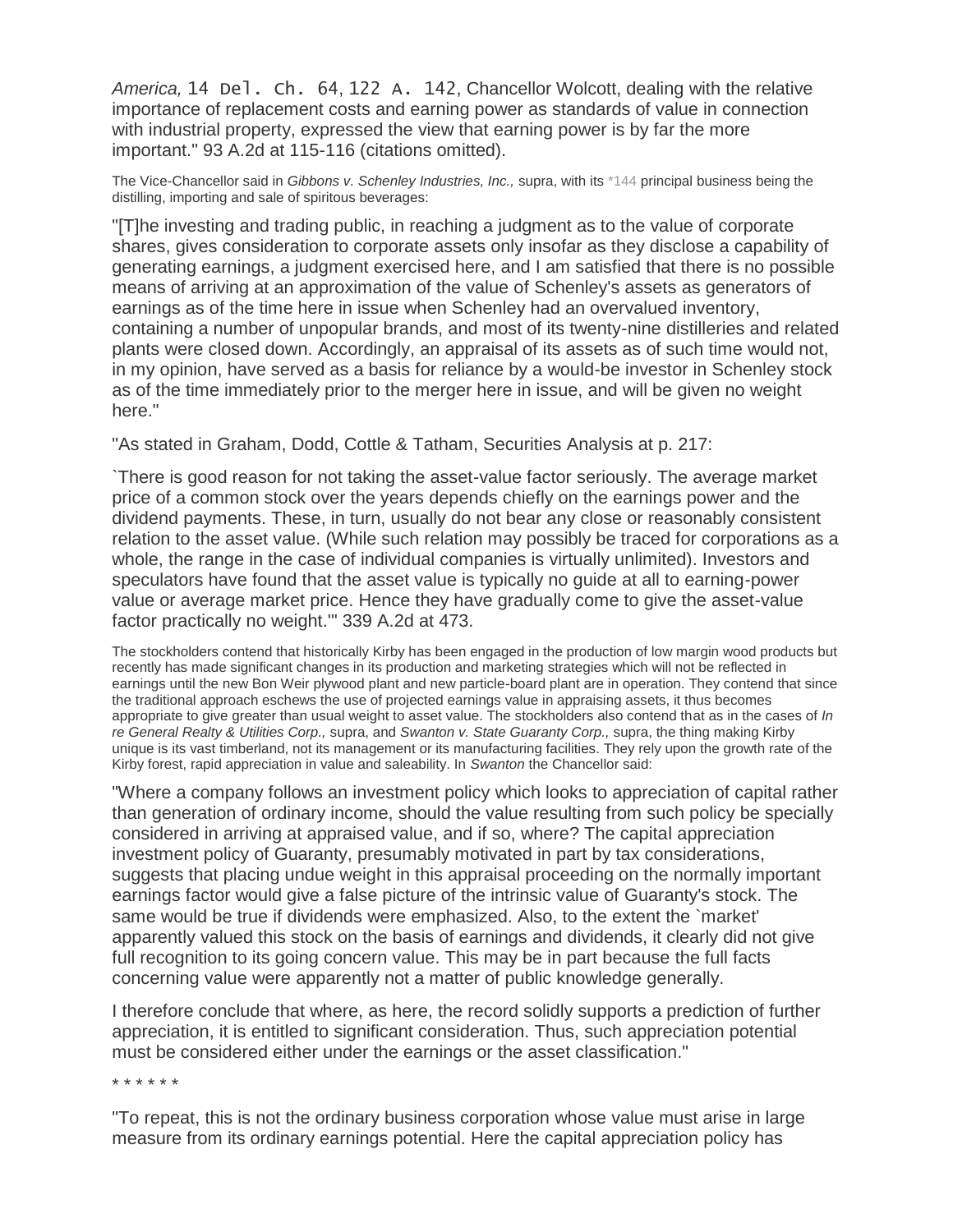succeeded. One cannot say that a stockholder is to be deprived \*145 of the benefit of that policy because of a merger. But if the stockholder is to obtain any meaningful benefit from this successful corporate policy up to this point, asset value must be weighted heavily. This is done not on the basis of a liquidation approach but because it is in this element at this time in the corporation's life that a very substantial portion of the intrinsic value of the shares is to be found." 215 A.2d at 245-246.

We agree with the logic of the Chancellor in *Swanton* and find it helpful in reaching our conclusion on the issue of weighting in this case, recognizing, however, that corporate policy in *Swanton* was to acquire land for the purpose of realizing on appreciation in value, whereas Kirby's resources are essential to the manufacturing operations on a sustained basis from which earnings are generated and dividends paid.

Kirby on the other hand contends that to approach weighting of assets from the stockholders' viewpoint would be to assign heavy weight to a theoretical liquidating value proscribed by settled Delaware law, which Kirby stockholders had no foreseeable possibility of receiving. The stockholders respond to this contention by saying they are not seeking a liquidation value but that they are seeking to be treated on a par with Santa Fe.

The stockholders attack the weight assigned to earnings value which was computed by applying a multiplier of 15.2 to Kirby's average earnings of \$7.92 for the five year period prior to the merger. The stockholders' attack is not directed to the earnings' multiplier, but to the use of historical earnings which they claim are unrealistic in view of the future earnings' projection and should be disregarded or recalculated. *Swanton v. State Guaranty Corp.,* supra.

Kirby contends the earnings' value determined by the Appraiser and accepted by the Vice-Chancellor is an accurate reflection of the fair value of Kirby stock *if* it is discounted for lack of a market.

The Appraiser in arriving at his conclusions as to the weight he assigned to assets and earnings stated:

"A factor which casts a shadow on this appraisal is the fact that the disparity between market value of assets and earnings value (or for that matter reconstructed market) was not at the time unique to Kirby. Indeed such a disparity existed at the same time in many natural resource companies including Morgan Stanley's comparables. I deduce from this that at the time of the merger, the market prices were depressed and therefore the price earnings multiple derived from comparables used in determining earnings value was lower than one might hope for on the average. *Sporborg v. City Specialty Stores,* 123 A.2d at 127. Compare *Chicago Corporation v. Munds,* Del.Ch., 172 A. 452, 454 (1934). It is at such times some say, that companies have a tendency to buy out their minorities and thus turn the disparity of value between assets and capitalized earnings into a bargain for the parent. Townsend testified accurately, I believe, that minority stockholders could, at such a time, take their lesser price, reduced by market forces and buy into other equally depressed situations. That seems fair enough, but there are unknown tax and transaction costs to be considered and there is also the recognition that the corporation may have obtained a bargain at the expense of its stockholders; although, I suppose on the same logic as above, other bargains besides the Kirby minority's stock would have been available to the parent on the market place. Fortunately, I need not go extensively into this area because the present weighting of assets takes care of whatever disparity may exist.

Therefore, considering the peculiar nature of natural resource companies, the inferences of saleability of the assets and the disparity between asset and earnings value, I conclude that this case is more like *Levin* or *Sporborg,* than it is like *Schenley.* I, therefore, weight assets at 40% and capitalized earnings at 60%."

The Vice-Chancellor accepted the Appraiser's 40/60% assignment of weight, and \*146 we are not persuaded from our review of the record and arguments of counsel to rule otherwise. Kirby's assets at the time of the merger were appreciating in value, appeared to be saleable on the open market although no sale or liquidation was contemplated, and the forest utilization on a sustained-yield basis was readily available to generate an anticipated increase in earnings. Therefore, as in *Swanton,* asset value is entitled to substantial weight. However, earnings value and reconstructed market value also must be accorded substantial weight under the methodology approved by this Court in *Universal City Studios, Inc. v. Francis I. duPont & Co.,* supra. The earnings value gives effect to Kirby's future prospects to the value of its assets, and to what Kirby stockholders should derive as the value of their stock on the date of merger. We feel as the Vice-Chancellor that the 40% weight assigned to asset value, which represents \$182.40, or 71%, of the total value of \$254.40 per share assigned to the Kirby stock, and the 60% weight assigned to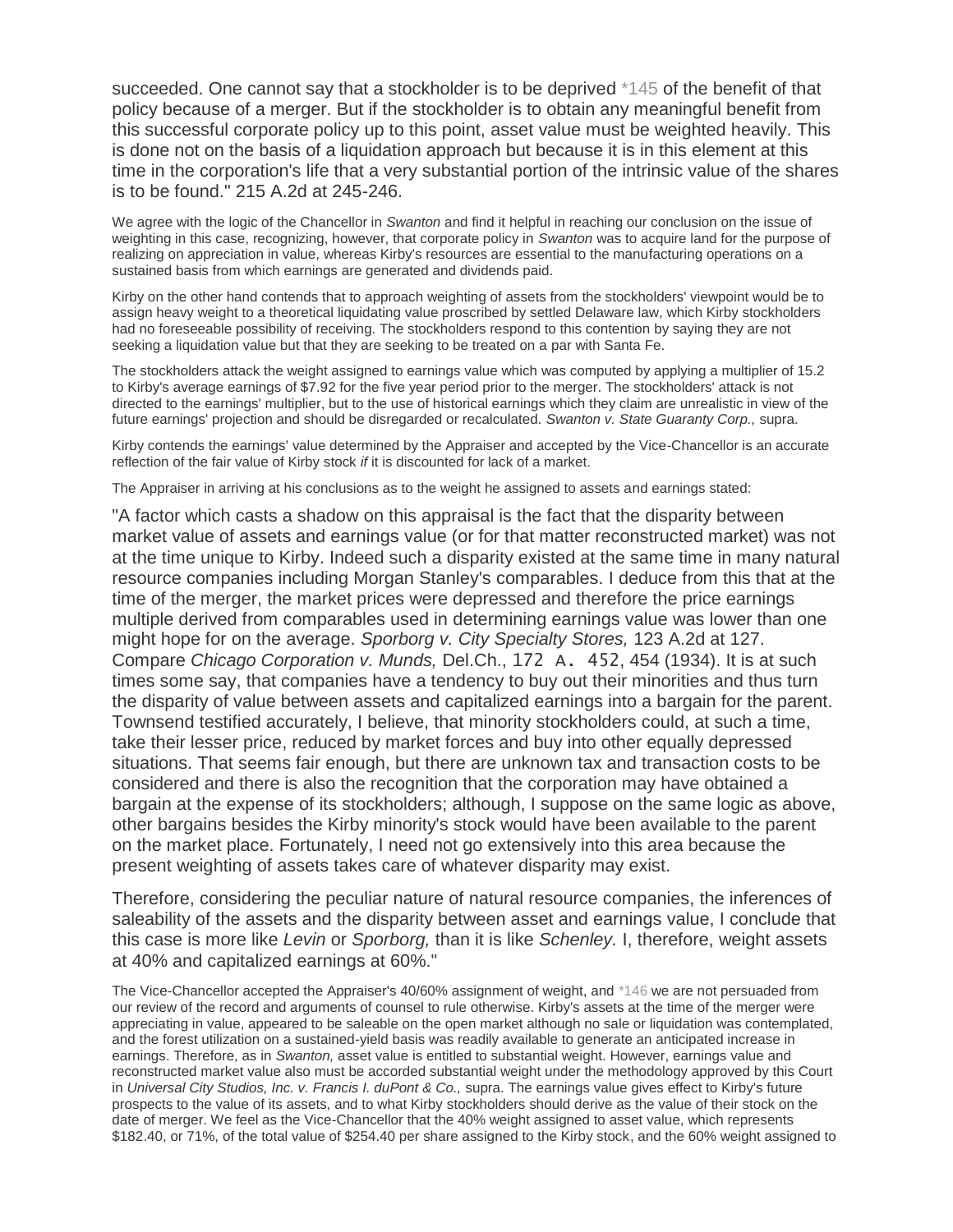earnings value, "fairly capture the situation", as will appear from our response to the substantive and evidentiary attacks on the appraisals and rulings of the Appraiser in his acceptance and rejection of evidence offered at the hearing before the Appraiser.

#### **IV**

In considering the parties' respective positions on the Morgan Stanley evaluation of earnings value we find the testimony of Charles C. Townsend (Townsend) most helpful. Townsend as managing director of Morgan Stanley was the person responsible for the opinion rendered Santa Fe as to the value of Kirby stock for purposes of the contemplated merger. Preliminarily Townsend and his staff inspected the Kirby forests and manufacturing facilities, and made a comparative analysis of other companies in the industry including a review of factors such as revenues, income from sales, return on equity, timber acreage, earnings per share, market price, price earnings ratios, and dividend yield. Based upon these observations Morgan Stanley concluded that Kirby was among the higher quality companies in the field, and that it deserved a higher than average price/earnings ratio which they figured should be about ten times earnings. Townsend also testified that the \$125 reconstructed market value was the value Morgan Stanley thought a share would trade at in the market whether it was a single share owned by Santa Fe or a single share owned by the stockholders.

Early in their work Townsend and his team met with a group from Santa Fe to review a timber volume analysis, from which they concluded that Kirby was managing its forests in a manner to support its business and there was no excess timber. For that reason it was decided that Kirby needed its timber assets to support its ability to earn and pay dividends. They also thought it either proper or appropriate to add any increment of value for timber that either was not necessary or Kirby could not use in another manner. On this point Townsend testified that the \$125 per share opinion would not have been changed materially by accepting either the \$320,000,000 dollar Davis appraisal of assets or the \$230,000,000 Nichols appraisal because both were so large, as compared to their conclusion of what market value (reconstructed) would be, that either would have caused them to bias their conclusion on price-earnings ratio substantially upwards.

In opining that the reconstructed market value on the date of merger would have been \$125 per share, Morgan Stanley assumed that the Kirby shares were widely distributed and freely traded such that willing buyers and sellers could readily effect transactions. Townsend explained this assumption, knowing that such was not the fact, because stock which is broadly distributed and freely traded is more valuable, requiring here a built-in discount rate to bring the stock into the category of being marketably attractive.

In considering Kirby's dividend policy in connection with earnings value, Townsend testified that a comparison with other companies was made for the period 1969 \*147 through 1973. Kirby's earnings payout or dividend payout for that period was 38.1 percent. Among the other companies, six paid out less, three the same, and three more. Based upon this comparison it was concluded that Kirby's dividend payout was not unreasonable.

Townsend testified that Kirby's capital expansion program and its five year projection of increased earnings entered into their utilization of comparables and the price/earnings ratios of comparable companies because a number of other forest companies were in a very expansionary mode of planning new facilities. Townsend further testified that expansion and increased earnings was a very positive factor in the minds of his appraisal team. He indicated that they looked at historical earnings as compared to other companies in the business and determined that there were no extraordinary factors related to historical earnings which were not apparent in the industry as a whole.

In calculating earnings value, average payout ratios of comparables were considered, as were historical and projected earnings, Kirby's partially completed capital program, Kirby's appraised asset value, and Kirby's aggressive management. A ratio of 15.2 was selected, which when multiplied by five years average earnings of \$7.92 per share, resulted in an earnings value of \$120 per share.

On the basis of our review of the Townsend testimony we are satisfied that the Morgan Stanley appraisal is the product of an orderly and logical deductive process in accordance with approved methodology properly accepted by the Appraiser and the Vice-Chancellor. *Application of Delaware Racing Association,* supra; *Universal City Studios, Inc. v. Francis I. duPont & Co.,* supra; *Sporborg v. City Specialty Stores,* supra.

Kirby would have the earnings value determined by the Appraiser and the Vice-Chancellor, adjusted for lack of a market. The Appraiser stated that he was aware of no Delaware authority for discounting earnings and declined to do so. We agree.

#### **V**

The stockholders claim the Appraiser and the Court of Chancery erred in rejecting the Davis valuation of assets and in accepting the Nichols valuation of assets, in rejecting the testimony of Charles H. Carpenter, and also in rejecting their estoppel argument.[3]

Both Davis and Nichols based upon their years of experience and their professional credentials were well qualified to appraise the assets of Kirby. Their appraisals compare as follows: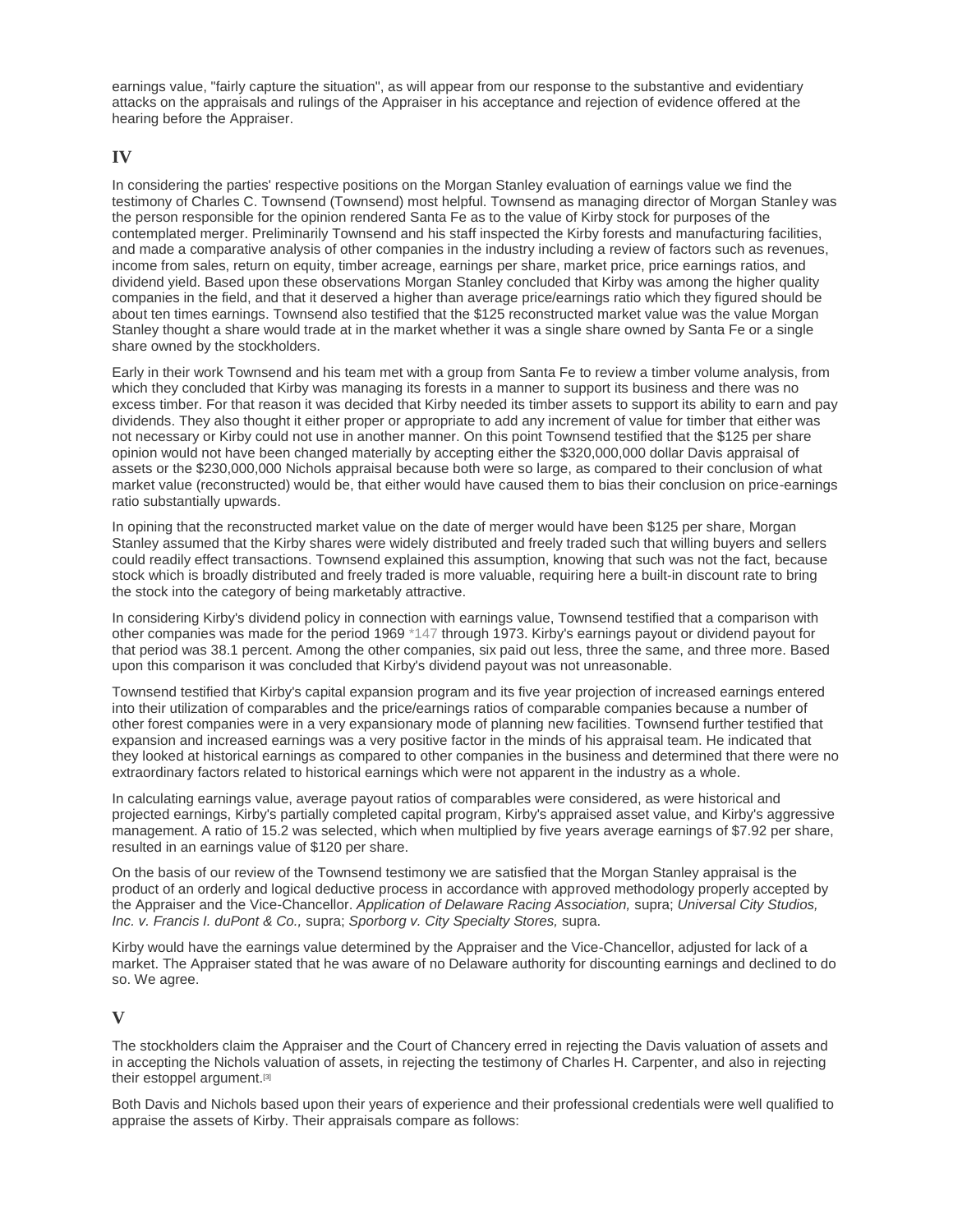|                  | Davis            | Nichols        |
|------------------|------------------|----------------|
| Land             | 103,898,515.50   | 66,424,000.00  |
| Stumpage         | 207, 268, 000.00 | 125,000,000.00 |
| (growing timber) |                  |                |
| Construction     | 8,695,380.52     | 21,657,000.00  |
| in Progress      |                  |                |
| Improvements     | 20,000,000.00    | 14,673,000.00  |
|                  |                  |                |
| Total            | 339,861,986.02   | 227,754,000.00 |
| Less 4% Discount |                  |                |
| for Size         | 320,000,000.00   | N/A            |

At the outset of his report Davis stated that the purpose of the appraisal was to estimate the market value of the land, exclusive of minerals, buildings, equipment belonging to Kirby based upon "the price which the property would bring when it is offered for sale by one who desires but is not obligated to sell and is bought by one who is under no necessity of buying it. (*State v. Carpenter et al.,* 126 Texas 604, 89 [S.W.2d](https://www.courtlistener.com/opinion/4193424/state-v-carpenter/) 194)." This basis purports to be on the "willing seller/willing buyer" as required by *Poole v. N. V. Deli Maatschappij,* supra. Our review of the record, however, leads us to the same conclusion as the Appraiser and the Vice-Chancellor that the report is a going concern appraisal based largely on two sales transactions, the Temple Time merger and the Crown

Zellerbach/Lehman \*148 purchase of Tremont, without making any adjustment from going concern value to liquidation of assets i. e., the willing seller/buyer standard of *Poole.* The Davis appraisal is very thorough and detailed, covering 300 pages of text. But our review of the record leads us to agree with the Appraiser and the Vice-Chancellor in their reliance upon the Nichols' report which we find to be in conformity with the methodology approved in *Poole v. N. V. Deli Maatschappij,* supra.

In arriving at his final asset value Davis followed three approaches: (1) the cost approach which he described on deposition as a piece by piece sale; (2) the earnings approach in which he capitalized earnings at 2%; and (3) the direct sales approach which he described as an entire package sale and the best approach. In computing asset value under the direct sales approach Davis analogized, adjusted and compared his analysis of the Temple and Tremont transaction with Kirby appraisal figures because "they were the only two sales of any size in the vicinity and were therefore the best guide as to the whole of the Kirby property in my judgment." From our review of the Davis report and the Davis deposition it appears that in his allocation of values in the Temple and Tremont transactions Davis based his allocations upon what he thought the buyers intended and not upon allocation of amounts taken from the actual transactions. Because of his discussions with Mr. Temple of the Temple company, Davis did have more information about Temple than about Tremont, but it does not appear that his information included actual allocations of amounts. There are many questionable details in the Davis report in addition to the errors therein emphasized in the Vice-Chancellor's opinion which we find unnecessary to discuss because of our approval of the Nichols report.

#### **A**

The stockholders contend the Appraiser and Vice-Chancellor erred in rejecting the testimony of Dr. Charles H. Carpenter. There is nothing in the Appraiser's report, nor in the stockholders' appendix containing excerpts of the Carpenter testimony, to verify that the Appraiser rejected the Carpenter testimony. To the contrary Dr. Carpenter qualified as an expert consultant and technical advisor to the pulp and paper industry, to timberland owners and lumber companies in matters involving pulp and paper companies. Dr. Carpenter also was familiar with the Tremont transaction since he was involved as a consultant with one of the forty-four companies interested in buying Tremont. Dr. Carpenter testified at great length before the Appraiser who merely stated in his report:

"I will not deal at any length with Dr. Charles H. Carpenter's testimony. Being a stockholder, he had a direct interest in the outcome. On the major area on which the petitioners rely in the briefs on Carpenter (the emphasis placed by buyers of natural resource companies on assets), there is other testimony in the record."

Dr. Carpenter was one of the Kirby stockholders who sought an appraisal, a valid reason for the Appraiser to consider in weighing the evidence before him. We find nothing in the record on this issue to support a finding of an abuse of discretion on the part of the Appraiser.

#### **B**

The stockholders claim that Kirby should be estopped from impeaching the Davis report because it was attached to the merger information statement sent to the stockholders in which it was stated: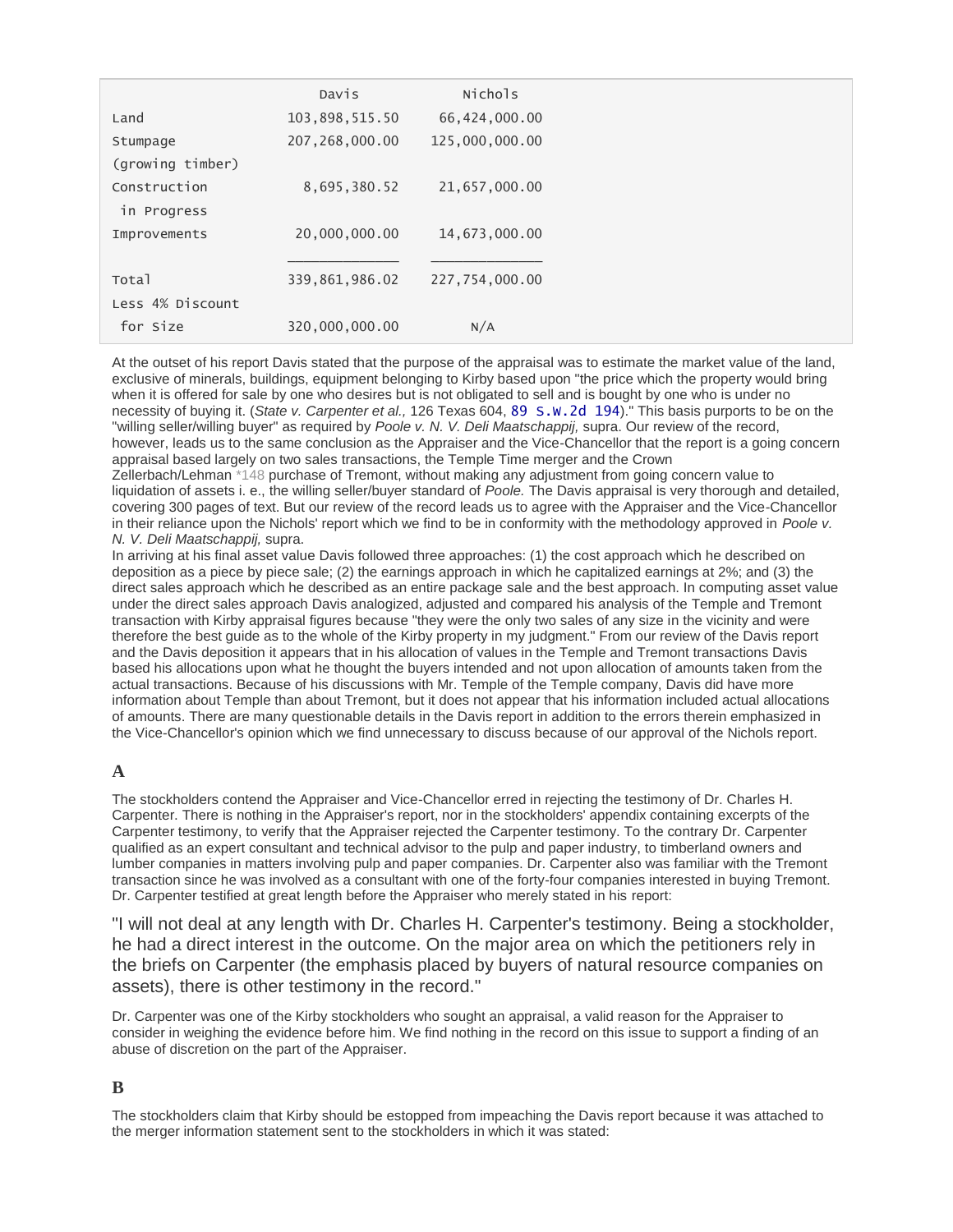"This Information Statement ... includes ... the results of certain appraisals made respecting Kirby. Each of the minority stockholders of Kirby is urged to read this material carefully in making his or her determination to seek or not seek an appraisal ...."

Had Kirby not attached the Davis report to the information statement it would have been a breach of complete candor under this Court's decision in *Lynch v. Vickers Energy Corp.,* Del.Supr., 383 [A.2d](https://www.courtlistener.com/opinion/2389444/lynch-v-vickers-energy-corp/) 278 (1977). To estop the Court of Chancery, or the Appraiser appointed by the Court, from considering \*149 whatever appropriate evidence there may be in the record to the exclusion of evidence deemed inappropriate, absent an abuse of discretion, is inconsistent with sound reason or precedent. See *In re General Realty & Utilities Corp.,* supra; *In re Olivetti Underwood Company,* supra.

# **VI**

Acting pursuant to 8 *Del.C.* § 262(h), the Vice-Chancellor awarded interest on the fair value of Kirby stock at the rate of 7% per annum from the date of merger to the date of payment. Kirby does not quarrel with the rate of interest accruing between the date of merger and the date of judgment, but contends the post judgment rate should have been no more than the legal rate of 6%.

Kirby's contention is without merit. The purpose of interest is to fairly compensate the stockholders for their inability to use the money during the entire period in question. The amount of interest awarded pursuant to 8 *Del.C.* § 262(h) is discretionary. We cannot independently find an abuse of discretion in the Vice-Chancellor's award of 7% simple interest from the date of merger to date of payment. *Universal City Studios, Inc. v. Francis I. duPont & Co.,* supra; *Felder v. Anderson, Clayton & Co.,* Del.Ch., 159 [A.2d](https://www.courtlistener.com/opinion/1950338/felder-v-anderson-clayton-co/) 278 (1960).

### **VII**

The stockholders contend the Vice-Chancellor erred in holding the letter of Alfred Folweiler insufficient to constitute a demand for appraisal under 8 *Del.C.* § 262(b). They also dispute Kirby's contention that the appeal of Folweiler had to be filed within 30 days of the entry of the order dismissing his claim, rather than within 30 days of the entry of the final order of the Court below.

In the absence of an express determination that there is no reason to delay and an express entry of judgment against a party, Chancery Court Rule 54(b) provides that any order adjudicating fewer than all the claims of all the parties in an action is subject to revision at any time prior to the entry of judgment adjudicating all such claims. That express determination and express entry of judgment do not appear in the record. Consequently, the order dismissing Folweiler's claim was not final at the time it was issued, and his appeal is timely. See *Lightburn v. Delaware Power & Light Co.,* Del.Supr., 158 [A.2d](https://www.courtlistener.com/opinion/1466432/lightburn-v-delaware-power-light-company/) 919, 922 (1960).

The Vice-Chancellor improperly rejected the Folweiler letter to Kirby as a demand for an appraisal under under 8 *Del.C.* § 262(b). Folweiler's letter referred to Kirby's offer of \$150.00 per share and further stated:

"Inasmuch as I regard the offered price as inadequate, based on the data that accompanied the offer, I am not submitting my stock certificate for 25 shares.

"It is my opinion that the stock has a value of \$601/share. Upon request, data will be presented to support my opinion concerning the value of the stock."

In *Raab v. Villager Industries, Inc.,* Del. Supr., 355 [A.2d](https://www.courtlistener.com/opinion/1537518/raab-v-villager-industries-inc/) 888, 891 (1976) this Court said:

"The requirements of § 262(b) are to be liberally construed for the protection of objecting stockholders, within the boundaries of orderly corporate procedures and the purpose of the requirement."

Realistically, the explicit rejection of the \$150.00 offer was a demand for the only available alternative, appraisal under § 262. The language reasonably informed Kirby that Folweiler wanted an appraisal. The letter can, "by fair implication, be read as being [a] written demand[s] for payment." *Carl Marks & Co. v. Universal City Studios, Inc.,* Del.Supr., 233 [A.2d](https://www.courtlistener.com/opinion/2353951/carl-marks-co-v-universal-city-studios-inc/) 63, 64 (1967); and the Vice-Chancellor erred in determining otherwise. We hold that Mr. Folweiler's letter met the requirements of 8 *Del.C.* § 262(b) and that he should have been allowed to remain as a plaintiff in this action.

AFFIRMED, in part; REVERSED, in part.

\*150 QUILLEN, Justice, concurring:

While I concur in the decision in this case, there are certain points which seem analytically important to me and which by their nature are not emphasized philosophically in the Court's opinion disposing of the appeal on the merits. With the encouraging tolerance of my colleagues, I therefore take the liberty to note my own impressions on these points in capsule form by way of this concurring opinion.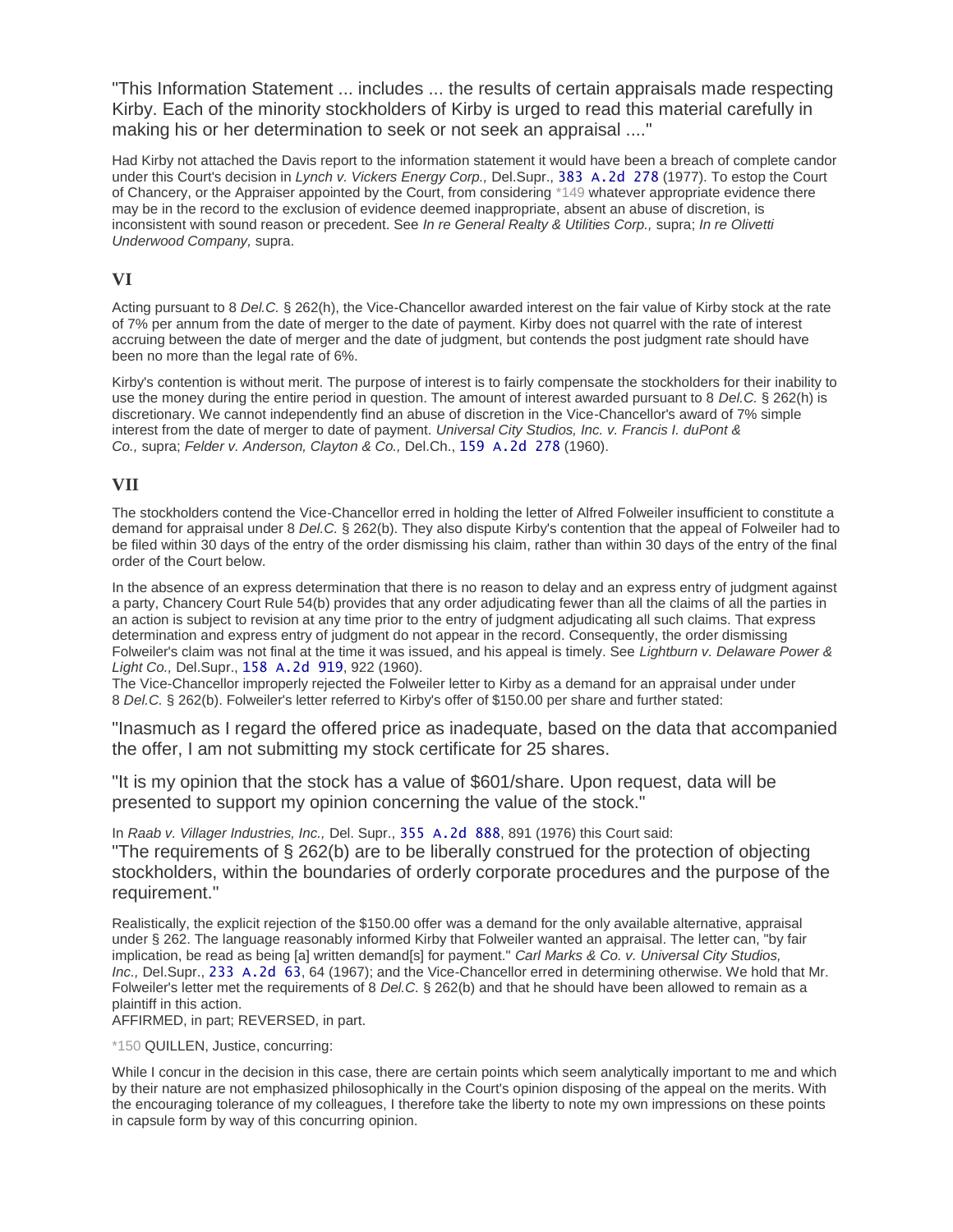First, this appraisal case is on appeal and subject to standards of appellate review. The question of whether reversible error exists in a given case is not the same as a question of whether the best possible result has been reached at trial. A review takes place in the context of a specific, and necessarily limiting, evidentiary record, including rulings to which deference must be paid in areas of fact and discretion. But it can be a mistake to read past appellate decisions on evaluation as a bar to future creativity and fresh approaches.

Second, there can be no question that, within a statutory appraisal context, the "entire fairness" and "careful scrutiny" doctrines are applicable. *Sterling v. Mayflower Hotel Corp.,* Del.Supr., 93 [A.2d](https://www.courtlistener.com/opinion/2336109/sterling-v-mayflower-hotel-corp/) 107, 110 (1952). While the *Sterling* case was not a statutory appraisal proceeding, it was a valuation case in a stock-for-stock merger and indeed the Court referred to appraisal proceeding precedent in reaching its conclusion. *Id.,* 93 A.2d at 114. The issue in *Sterling* was stated in terms of "substantial equivalent in value". *Id.,* 93 A.2d at 110. Thus, the "entire fairness" concept arose in an evaluation context and is particularly applicable to statutory appraisal proceedings. Indeed, perhaps the most effective way for a court "not [to] be indifferent to the purpose of a merger when a freeze-out of minority stockholders on a cash-out basis is alleged to be its sole purpose"[1] is to consider such factor as motive evidence on the issue of fair value.

Third, the "proportionate interest in a going concern" or "the intrinsic value of... share[s] in a going concern" standard<sup>[2]</sup> does not seem to me to be a standard of any substantial evidentiary restriction. As the Court, speaking through then Judge Wolcott (later Chancellor, Justice and Chief Justice), said in *Tri-Continental Corporation v. Battye,* Del.Supr., 74 [A.2d](https://www.courtlistener.com/opinion/1491531/tri-continental-corporation-v-battye/) 71, 72 (1950):

"The basic concept of value under the appraisal statute is that the stockholder is entitled to be paid for that which has been taken from him, viz., his proportionate interest in a going concern. By value of the stockholder's proportionate interest in the corporate enterprise is meant the true or intrinsic value of his stock which has been taken by the merger. In determining what figure represents this true or intrinsic value, the appraiser and the courts must take into consideration all factors and elements which reasonably might enter into the fixing of value. Thus, market value, asset value, dividends, earning prospects, the nature of the enterprise and any other facts which were known or which could be ascertained as of the date of merger and which throw any light on future prospects of the merged corporation are not only pertinent to an inquiry as to the value of the dissenting stockholders' interest, but must be considered by the agency fixing the value."

While it is true that our Courts have under this standard in given cases rejected market value as the sole measure of the value of stock [*Chicago Corporation v. Munds,* Del. Ch., 172 A. 452 (1934)] and rejected liquidating value of the stock as the sole measure [*Tri-Continental Corporation v. Battye, supra*], it is equally true that there is no requirement that the trier of fact give some weight to every factor in every case. See *Francis I. duPont & Co. v. Universal City Studios, Inc.,* Del.Ch., 312 [A.2d](https://www.courtlistener.com/opinion/1908602/francis-i-dupont-co-v-universal-city-studios-inc/) 344 (1973), aff'd, Del.Supr., 334 [A.2d](https://www.courtlistener.com/opinion/2195943/universal-city-studios-inc-v-francis-i-dupont-co/) 216 (1975) (rejecting \*151 market value); *David J. Greene & Co. v. Dunhill International, Inc.,* Del.Ch., 249 [A.2d](https://www.courtlistener.com/opinion/1559582/david-j-greene-co-v-dunhill-international-inc/) 427 (1968) (rejecting, in an injunction context, historic earnings). It should be thus noted that, since there is no requirement that each factor be weighted in every case, an expert has wide flexibility in valuation approach if he can state why a given factor should be rejected. In the case now on appeal, the Appraiser, by rejecting market value and by assigning weight to earnings value (60%) and asset value (40%), had the opportunity to exercise a factual judgment of wide flexibility. Obviously, if asset value had been given even greater weight, the ultimate valuation would have been closer to a liquidating valuation akin to that sought by the dissenting stockholders in this case. Thus, it is important to bear in mind that the traditional standard is open to a broad range of evidentiary possibilities subject only to normal evidentiary standards of relevancy. In my judgment, counsel and the courts, through the flexibility implicit in the traditional standard, should encourage the legislatively established valuation process to be open to generally accepted techniques of evaluation used in other areas of business and law.

Fourth, we would be remiss in this area of the law if we failed to note the major effort that has been made by the General Assembly and by this Court to promote the adequacy of the statutory appraisal remedy. See 60 *Del.Laws,* Ch. 371 (1976) and *Raab v. Villager Industries, Inc.,* Del.Supr., 355 [A.2d](https://www.courtlistener.com/opinion/1537518/raab-v-villager-industries-inc/) 888 (1976), cert. den., 429 U.S. 853, 97 S. Ct. 147, 50 L. Ed. 2d 129 (1976). Again, in the Court's opinion in this case, the Court rejects the philosophy that shareholders seeking an appraisal can be successfully thwarted by technical resistance inconsistent with the duties of the corporate structure. It is particularly worthy of note that the present law, unlike the law existing at the time this case arose, calls for appraisal proceedings to be tried before the Chancellor or a Vice Chancellor. 8 *Del.C.* § 262(f). With due respect to the magnificent job that court-appointed appraisers have performed over the years, and with particular respect to the outstanding performance by the Appraiser in this case, the statutory change should generally foster improvement in the proceeding by accelerating the process, by eliminating a level of review, and by assigning to chancery judges (with their judicial and equitable feel for flexibility and its relation to fairness) the trial function. It should be anticipated that, if, in the past, the process has been burdened by too strict an adherence to precedent from different factual contexts than a case at hand, relief has been supplied by a change of the initial forum.

I concur in the decision in the present case because I find: (1) the Appraiser's rejection of the Davis appraisal was legally proper and factually reasonable; (2) the Appraiser's conclusion in the mixed question of fact and law that no estoppel effect should be given as a result of the inclusion of the Davis appraisal in the Information Statement sent to